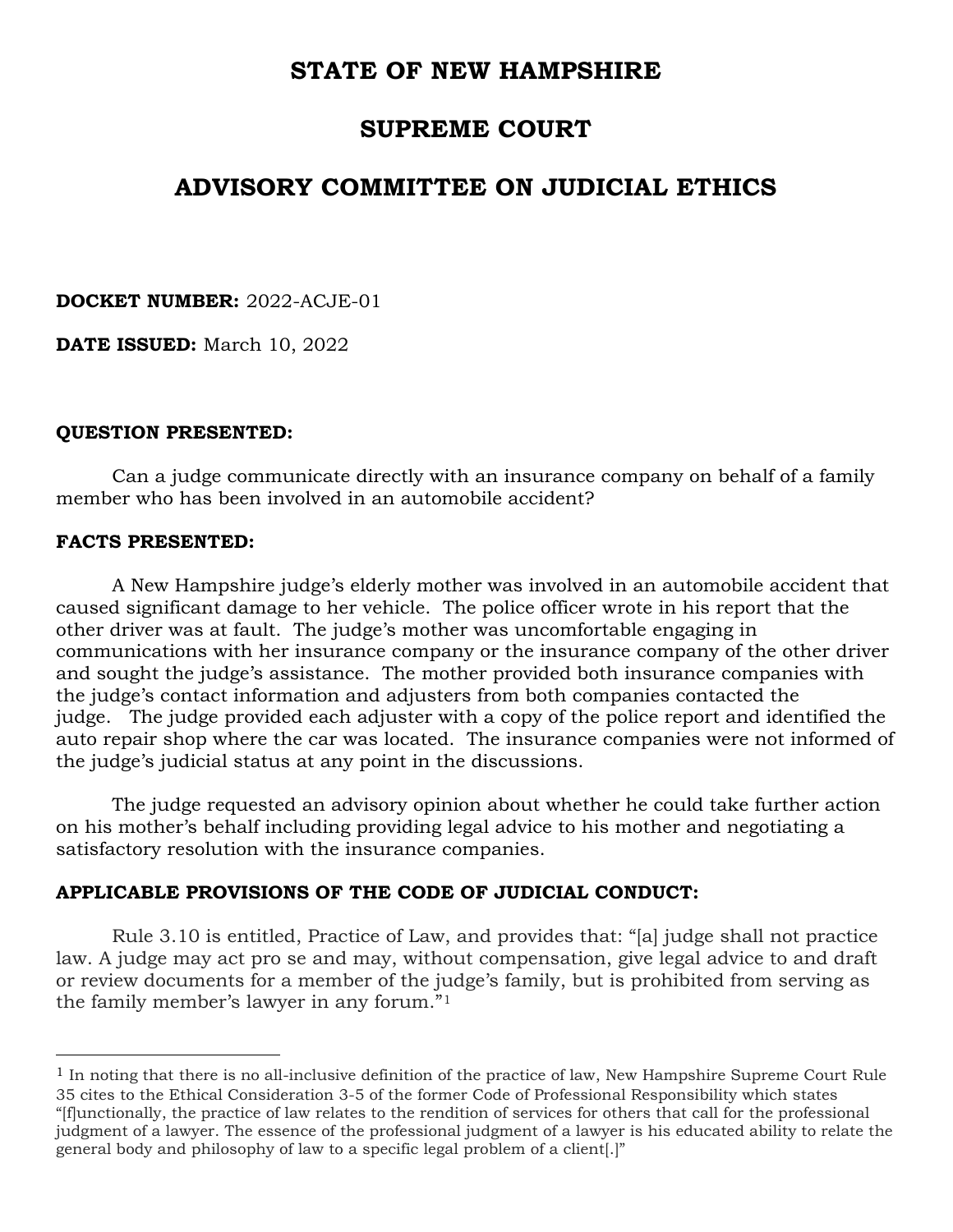A "[m]ember of the judge's family" is defined in the Terminology section of the Code of Judicial Conduct as: "a spouse, domestic partner, child, grandchild, parent, grandparent, or other relative or person with whom the judge maintains a close familial relationship."

 The Comment to Rule 3.10 states that: "[a] judge may act pro se in all legal matters, including matters involving litigation and matters involving appearances before or other dealings with governmental bodies. A judge must not use the prestige of office to advance the judge's personal or family interests. See Rule 1.3."

 "Judicial officers often must balance the obligations of professional life with the desire to assist family members when those individuals need legal assistance." Ind. Comm'n on Judicial Qualifications, Formal Op. 2-20, 2021 WL 1237233, at \*1 (2021). Rule 3.10's prohibition on a judge practicing law is based on the rationale that "the likelihood of conflicts of interest, the appearance of impropriety, and the appearance of a lack of impartiality – all have their greatest potential in the practice of law by a full-time judge." Id. (quoting E. Wayne Thode, Reporter's Notes to the Code of Judicial Conduct 90, 91 (ABA 1973)).

 A judge is a trained legal professional and, as such, "a judicial officer engages in the practice of law when the judicial officer actively attempts to navigate the direction or resolution of settlement discussions or investigative interviews through questioning, advice, or representations." Id. at \*3. Rule 3.10 prohibits a judge from appearing to act as an advocate outside of judicial settings with the only exception being for judges who represent themselves. See Arthur H. Garwin et al., Annotated Model Code of Judicial Conduct 432–33 (3d ed. 2016); Conn. Comm. on Judicial Ethics, Informal Op. 2015-09, 2015 WL 1874083, at \*2 (2015) (advising that a judge may not attempt to settle case with hospital on behalf of minor child); Utah Judicial Ethics Advisory Comm., Informal Op. 11-2, 2011 WL 7637772, at \*1 (2011) (opining that a judge may not conduct negotiations on behalf of siblings or father's estate); Ariz. Sup. Ct. Judicial Ethics Advisory Comm., Formal Op. 10-06, 2010 WL 5227172, at \*1 (2010) (suggesting that judge may not negotiate with insurance company on behalf of spouse involved in automobile accident); Ill. Judicial Ethics Comm., Formal Op. 95-19, 1995 WL 619469, at \*1 (1995) (advising that a judge may not negotiate health benefits with his insurer on behalf of adult son).

 Rule 3.10 does allow a judge to provide a family member with legal advice "behindthe scenes"; however, a judge is prohibited from holding themselves out as a family member's lawyer or advocate. Subject to the Rule 3.10's prohibition on receiving compensation, and other ethical rules regarding conflict of interest (Rule 2.3) and abusing the prestige of judicial office (Rule 1.3), a judge could review legal documents for a family member, perform legal research, and/or draft letters for the family member's signature. A judge can also attend a judicial or administrative proceeding with a family member but only in a supportive role.

 The Committee believes that, while Rule 3.10 allows a judge to give legal advice and draft or review documents for a family member, it does not allow direct discussions between a judge and third parties regarding the contractual and legal rights of a family member. This is because it is reasonably foreseeable that such communications could include some type of negotiation, in this context, regarding the expense and duration of a rental vehicle as well as the cost of repair and/or replacement. It is also foreseeable that a judge's discussion with insurance representatives could result in his/her family member executing documents memorializing the discussions such as a release agreement and/or